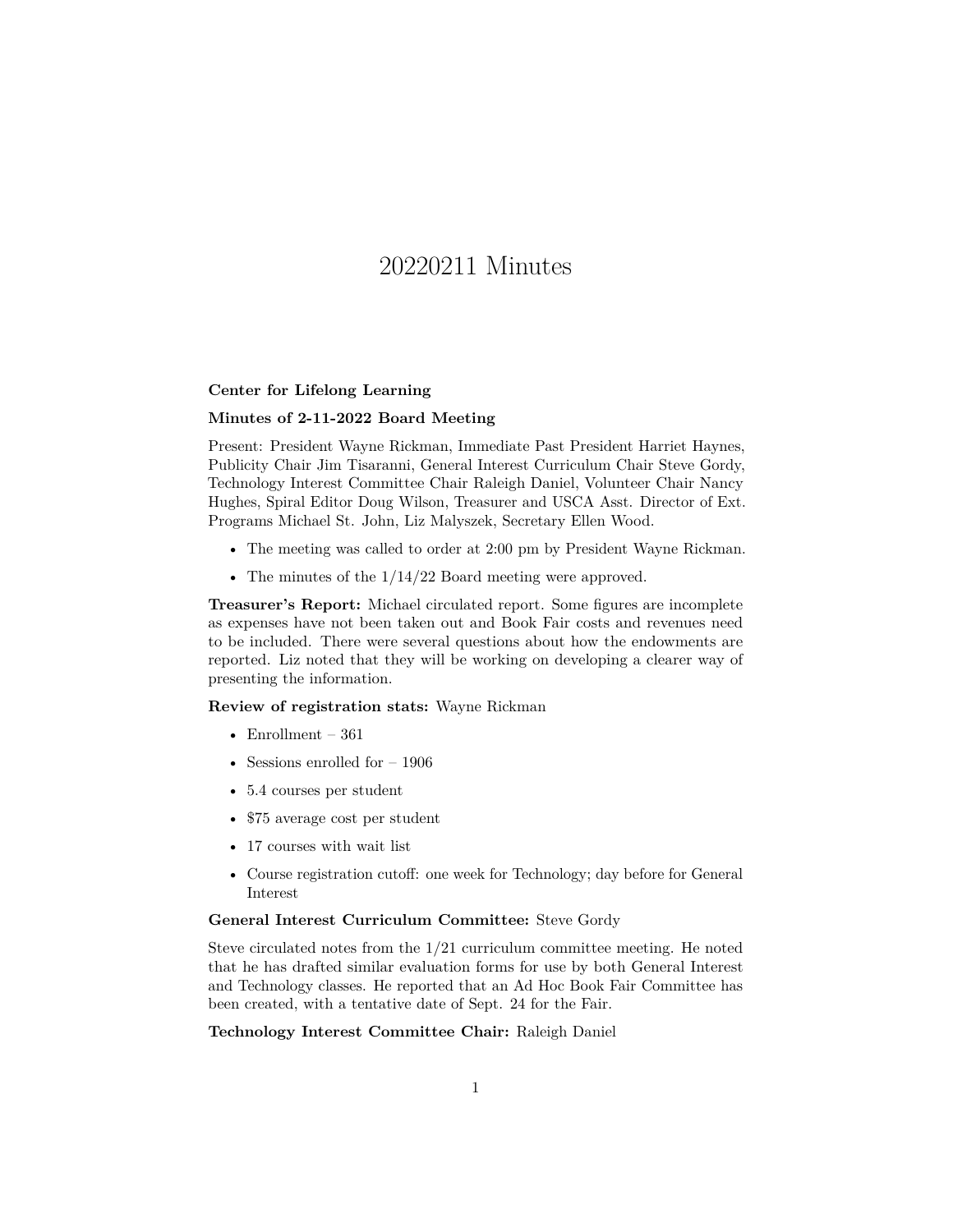Raleigh noted that some technology classes will continue to transition to the B&E building, particularly those which are purely lecture and those with more than 12 people.

## **Publicity Committee Report:** Jim Tisaranni

Jim distributed copies of a five-minute presentation which he, Harriet, Nancy and Doug developed. It is suitable for use as a standard promotional presentation about CLL.

Jim also handed out an update of the CLL Publicity Action Plan, Spring/Fall 2022, noting what has been accomplished and what remains to be done. Key questions include how many classroom seats are available at USCA? How much does CLL want to grow? How many USCA staff hours can be devoted to CLL?

Wayne appointed a Strategic Planning Group: Wayne (chair), Harriet, Jim, Nancy, Liz.

## **Volunteer Committee:** Nancy Hughes

Volunteer meeting to be held mid-March to extend appreciation to all volunteers. Discussion of giving awards. Purpose? How to implement? Is this a good time to do this? Token gift? Nancy, Harriet, Wayne and Liz to pursue.

#### **OLD BUSINESS**: Wayne

- **Catalog:** Sell more ads? Michael will provide ad costs.
- **Scholarship:** general discussion of whether to follow-up with the three recipients of CLL scholarships. Wayne to email volunteers to see if any interest.

## **NEW BUSINESS**

• **Kauffman Dinner:** Harriet Haynes

**Thursday, April 21, 12:00 – 2:00 pm room 116** (Michael to double-check room availability)

Review of history of awards luncheon. Dr. Heimmermann will be asked to speak. Complimentary invitations to CLL membership (non-member spouses must pay), CLL staff, Provost Dr. Timmins, Kaufman family, scholarship recipients, family of past award winner Vicki Collins.

Discussion about changing our Policies and Procedures so that award winner can be announced in advance of event. Need to email all CLL members about history of this event.

Committees – General Interest, Technology, Volunteer – as well as any Board member may submit nominations. CLL Board determines recipient.